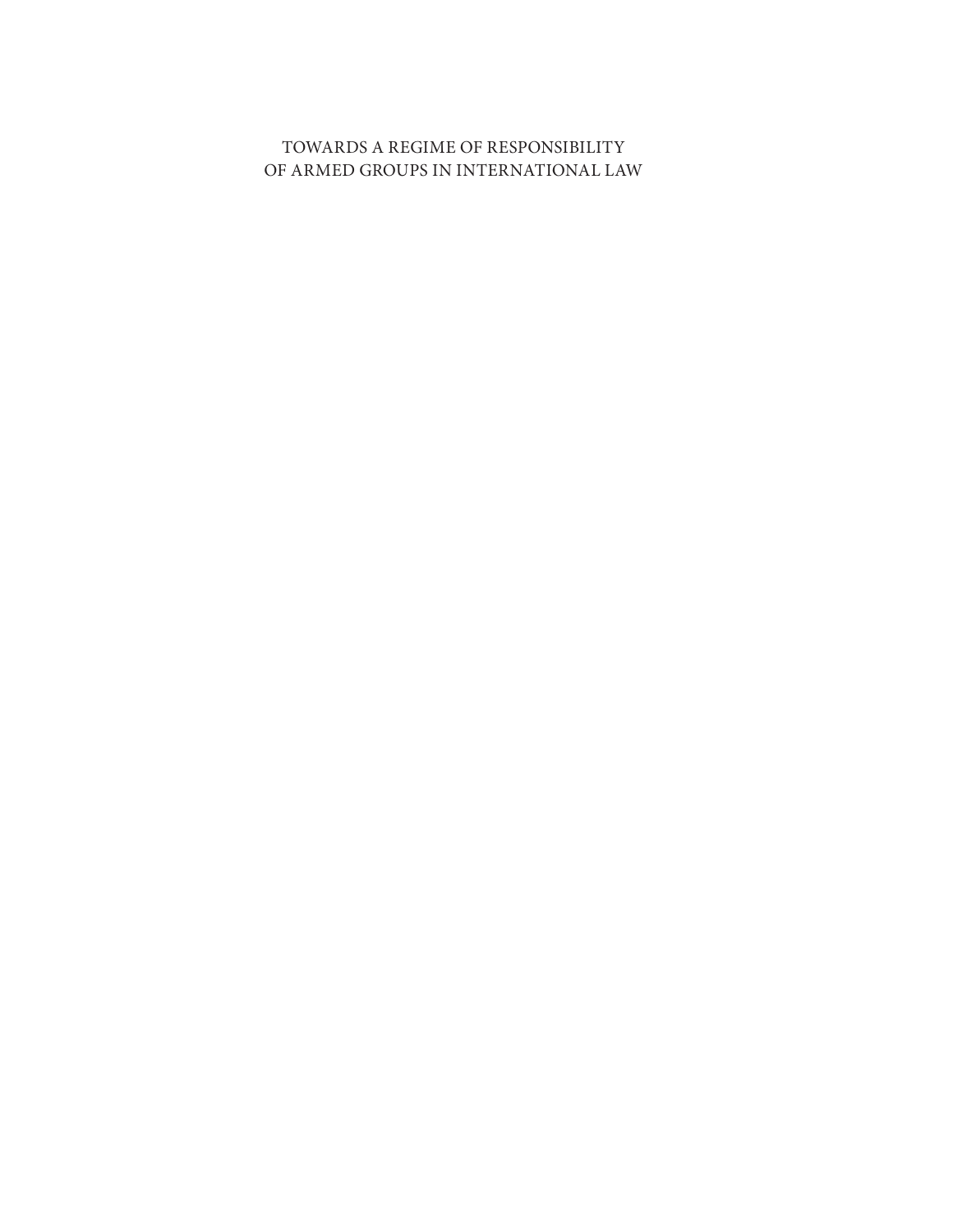Human Rights Research Series, Volume 90.

The titles published in this series are listed at the end of this volume.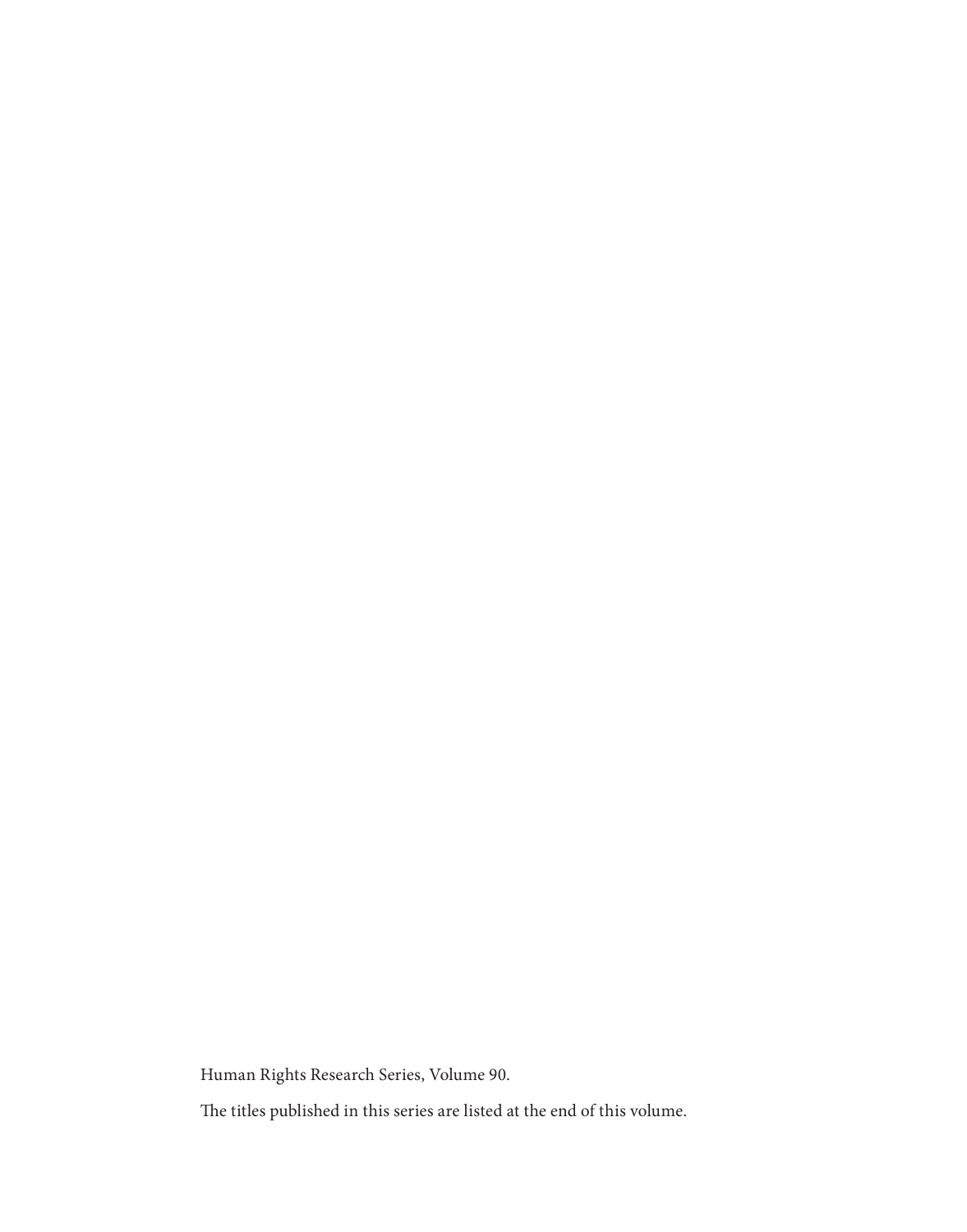# TOWARDS A REGIME OF RESPONSIBILITY OF ARMED GROUPS IN INTERNATIONAL LAW

Laura Íñigo Álvarez

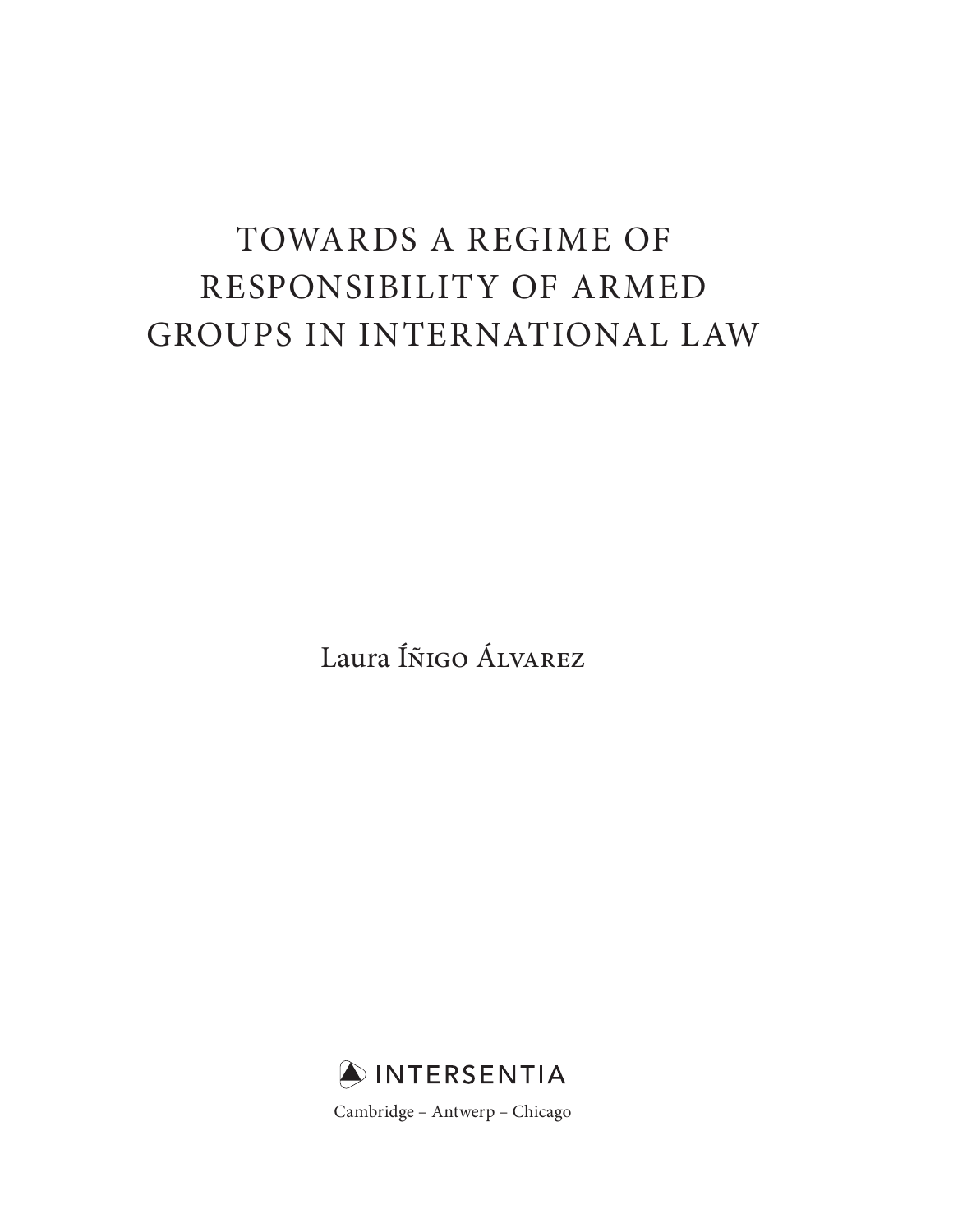Intersentia Ltd 8 Wellington Street Cambridge | CB1 1HW | United Kingdom Tel.: +44 1223 736 170 | Fax: +44 1223 736 169 Email: mail@intersentia.co.uk www.intersentia.com | www.intersentia.co.uk

*Distribution for the UK and Ireland:* NBN International Airport Business Centre, 10 Thornbury Road Plymouth, PL6 7 PP United Kingdom Tel.: +44 1752 202 301 | Fax: +44 1752 202 331 Email: orders@nbninternational.com

*Distribution for Europe and all other countries:* Intersentia Publishing nv Groenstraat 31 2640 Mortsel Belgium Tel.: +32 3 680 15 50 | Fax: +32 3 658 71 21 Email: mail@intersentia.be

*Distribution for the USA and Canada:* Independent Publishers Group Order Department 814 North Franklin Street Chicago, IL60610 USA Tel.: +1 800 888 4741 (toll free) | Fax: +1312 337 5985 Email: orders@ipgbook.com

#### Towards a Regime of Responsibility of Armed Groups in International Law © Laura Íñigo Álvarez 2020

The author has asserted the right under the Copyright, Designs and Patents Act 1988, to be identified as authors of this work.

No part of this book may be reproduced, stored in a retrieval system, or transmitted, in any form, or by any means, without prior written permission from Intersentia, or as expressly permitted by law or under the terms agreed with the appropriate reprographic rights organisation. Enquiries concerning reproduction which may not be covered by the above should be addressed to Intersentia at the address above.

Cover image: © Clive Watts / Alamy Stock Photo

ISBN 978-1-83970-004-0 (paperback) ISBN 978-1-83970-005-7 (PDF) D/2020/7849/102 NUR 828

British Library Cataloguing in Publication Data. A catalogue record for this book is available from the British Library.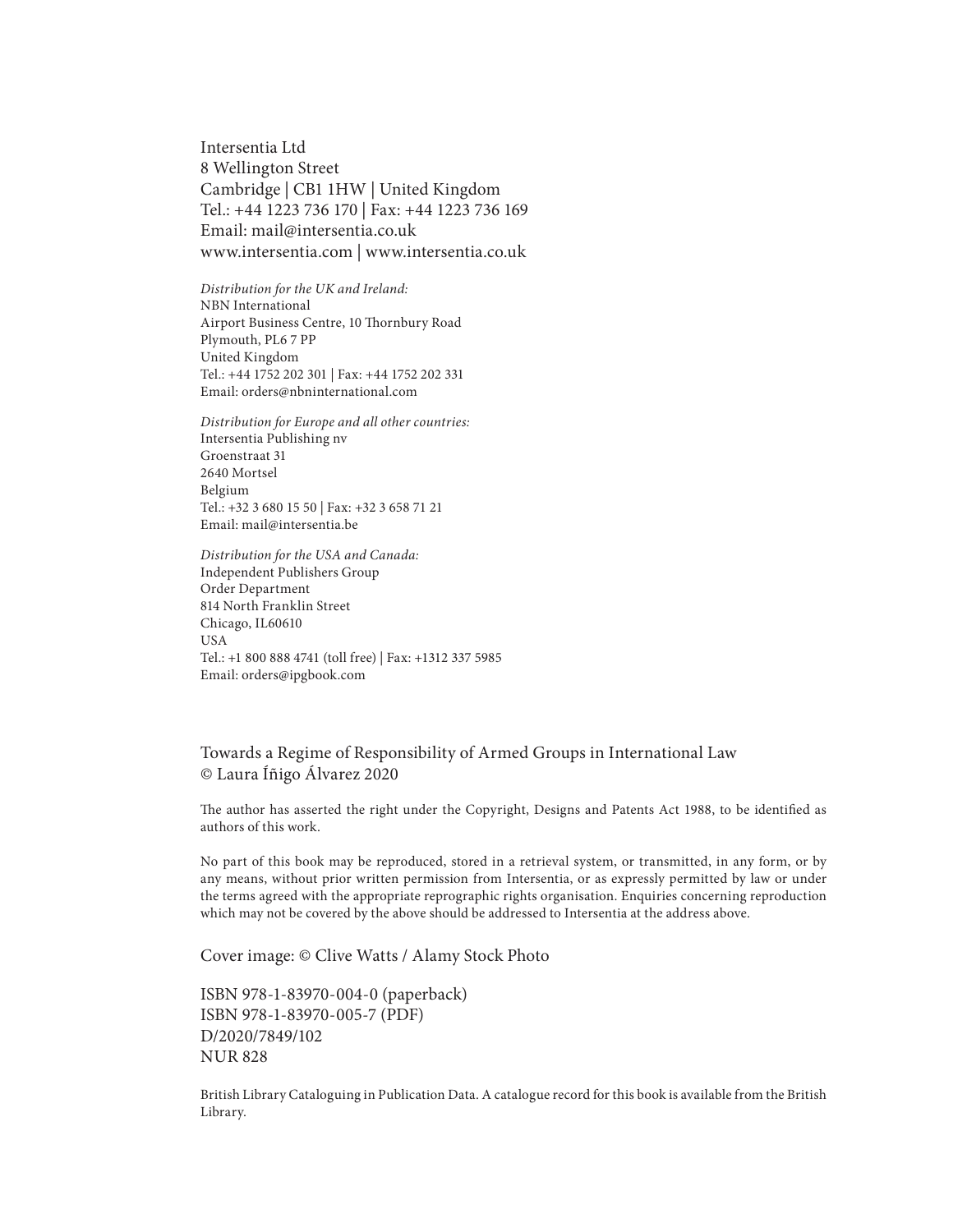### **ACKNOWLEDGEMENTS**

Throughout the writing of this book I have received a great deal of support and assistance from a number of people and institutions. Firstly, I would like to thank my supervisors, Prof. Dr. Cedric Ryngaert, Prof. Dr. Carmen Márquez Carrasco and Dr. Katharine Fortin. I am indebted to Prof. Dr. Carmen Márquez Carrasco for her constant support, motivation and guidance, and for giving me the opportunity to engage in this PhD journey that began at the University of Seville. I am also grateful to Prof. Dr. Cedric Ryngaert and Dr. Katharine Fortin for their willingness to co-supervise my thesis. Their expertise was invaluable in formulating the research topic and methodology. Besides my supervisors, I would like to thank the members of my reading committee, Prof. Dr. Joaquín Alcaide Fernández, Prof. Dr. Terry Gill, Prof. Dr. Seline Trevisanut, Prof. Dr. Gerd Oberleitner and Dr. Brianne McGonigle Leyh for their insightful comments and suggestions for improving my manuscript. To my paranymphs, Yulia Levashova and Solène Guggisberg, I owe a huge debt of gratitude. Thank you for your friendship and for standing by my side at every moment I needed. My appreciation also goes to Anna Ledvinka for editing and proofreading this book.

This work would not have been possible without the financial support provided by the University of Seville Research Plan and the EU Project FRAME during the first years of research; and the Postgraduate Fellowship from La Caixa Banking Foundation during the last two years I spent in Utrecht. Likewise, I am grateful for the funds provided by the Stimulation Fund for Dissertations from Utrecht University that assisted in organising the PhD ceremony. My sincere thanks also go to the Ius Commune Research School and the Netherlands Network for Human Rights Research for the training and feedback provided from several prestigious professors in the Netherlands. I also appreciate the feedback offered by the IHCL Platform at the Asser Institute, especially by Dr. Christophe Paulussen. In addition, I received generous support from the PhD Programme at the University of Seville Law School and its coordinator Prof. Dr. Fernando H. Llano Alonso.

I would also like to acknowledge my colleagues at the IER Department of Utrecht University and the Utrecht Centre for Accountability and Liability Law (UCALL) who supported me and were always willing to help. Special thanks go to Wen Duan, Julie Fraser, Maddalena Visser, Friederycke Haijer, Kai Liu, Congrui Qiao, Machiko Kanetake, Diana Odier-Contreras, Tao Tang, Andrea Minto, Mita Mulia, Marloes van Rijsbergen, Elmar Schmidt, Vivian Aiyedogbon, Laurens van Kreij and Hye-Min Kim. Likewise, I want to thank my colleagues from the Ius Commune training programme,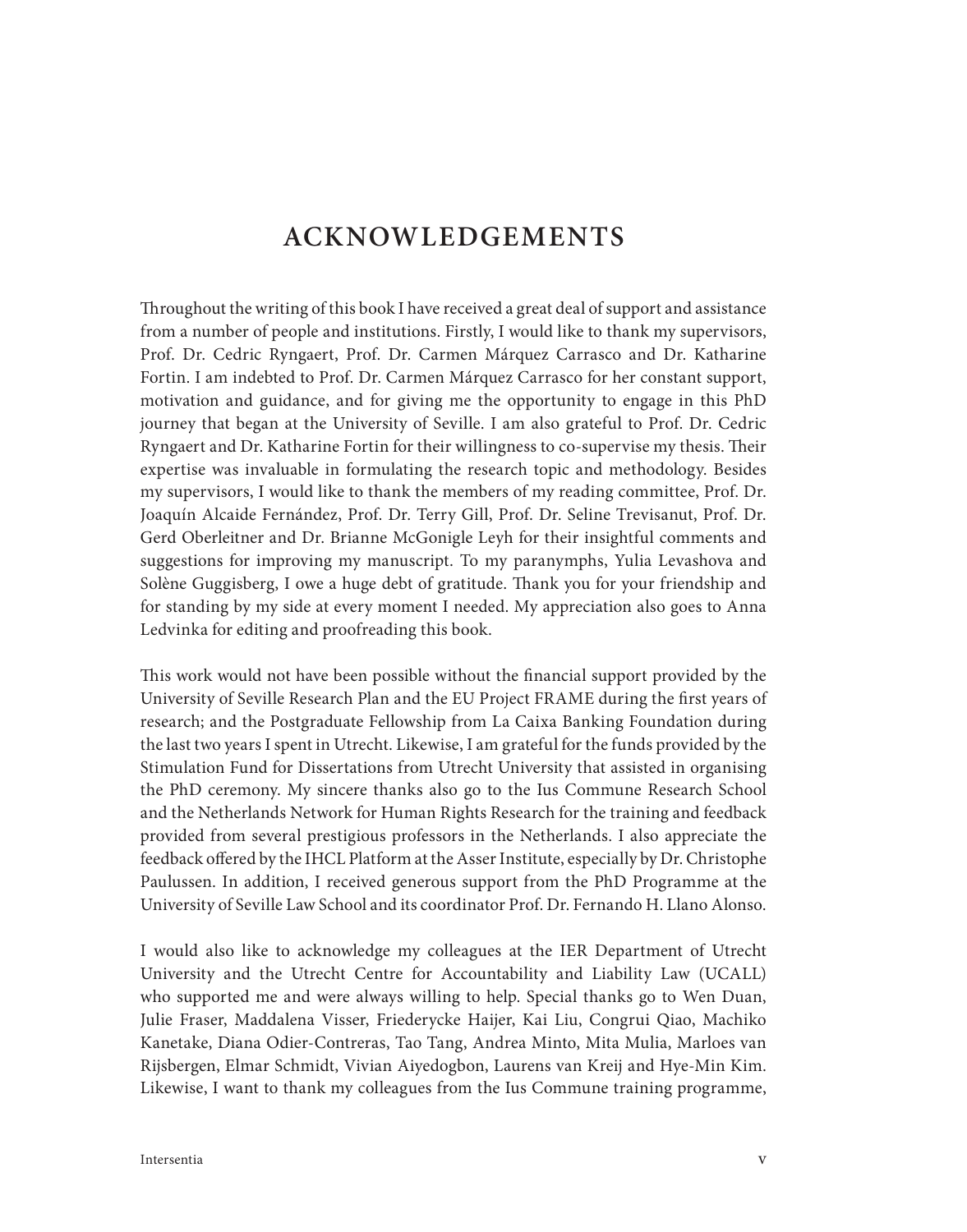Elif Durmus, Charlotte Mol, Tim Bleeker, Tom Vos, Tom Verdonk, Andrew Sweeney, Friso Bostoen, Erin Jackson, Luisa Cortat, Pieter Gillaerts, and Niels Graaf for their warm encouragement and all the good moments we spent during those lunches and dinners. My appreciation also goes to my colleagues at the Department of Public International Law of the University of Seville and the Research Group SEJ055, Laura García, Luis Rodríguez-Piñero, Rocío Alamillos, Elisa Medici, Nora Loozen, Francisco A. Domínguez, Libia Arenal, Pablo Gavira, Cristina Zamora, Marta Bordignon, Simona Fanni, Daniel Iglesias and Paula Schmid.

My friends and colleagues from the summer course at the Hague Academy of International Law have been another important source of inspiration and encouragement throughout this journey, including Jorge Crespo, Tetevi Davi, Jamilla Abdulle, Landry Femtchou, Luisa Scarpelli, Paola Reyes, Ezéchiel Amani, Wiliander F. Salomão, Walter Arévalo, Carolina Soler, Xuexia Liao and Kimberley Graham, as well as the coordinators of the programme, Monique Legerman and Anna Vasilyeva. Moreover, I also want to offer my thanks to my friends in Seville, Olga González, Ana Espinós, Cristina Valverde, Jose Ignacio López, and Jose Emilio Fernández; and my friends in the Netherlands, Barbra Bodnar, Olga Sorkin, Manuel Álvarez, Hrvoje Greguric, Attila Gulyas, Raquel León, Chelsea Woit, Patricio Rogat, Eva Hureau, Carlos Ronda, Arno Koehler, Pedro J. Montaño, Kristian Lenger, and Amal Nassar. Friends are the family one chooses, and I am truly grateful to have had them by my side all these years.

Finally, and most importantly, I owe my deepest gratitude to my parents Guillermina and José Ramón. Thank you for teaching me the value of hard work and always supporting me in pursuing my goals. My life would not have been the same without your knowledge and your love towards arts and culture. This look back to my origins makes me recall a verse by the Sevillian poet Antonio Machado that was found in his pocket when he passed away: "Estos días azules y este sol de la infancia".

Seville – Utrecht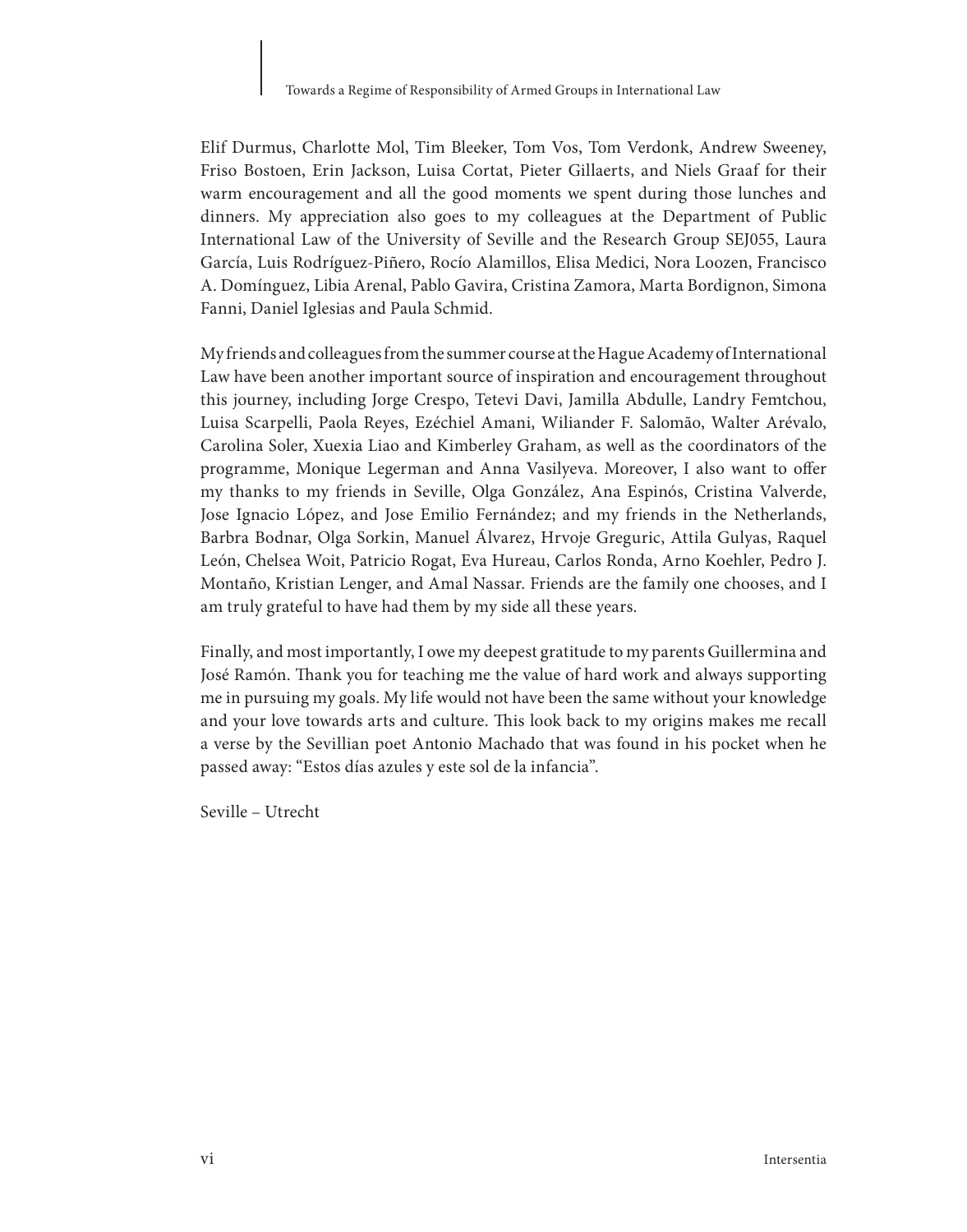# **CONTENTS**

|    | Chapter I.                                                                        |
|----|-----------------------------------------------------------------------------------|
|    |                                                                                   |
| 1. |                                                                                   |
|    | The quest for responsibility of armed groups in international law  2<br>1.1.      |
|    | 1.2.                                                                              |
| 2. |                                                                                   |
| 3. |                                                                                   |
|    | 3.1.                                                                              |
|    |                                                                                   |
|    | 3.3.                                                                              |
| 4. |                                                                                   |
| 5. |                                                                                   |
|    | Chapter II.                                                                       |
|    | The Necessity of a Responsibility Regime for Armed Groups in International Law 17 |
| 1. |                                                                                   |
| 2. |                                                                                   |
|    | 2.1.                                                                              |
|    | 2.2.                                                                              |
|    | Philosophical and political science approaches to collective<br>2.3.              |
|    |                                                                                   |
|    | 2.4. Concluding remarks on the concept and evolution of responsibility  33        |
| 3. | Current legal framework applicable to armed groups 34                             |
|    | Mechanisms addressing violations committed by armed groups  35<br>3.1.            |
|    | 3.1.1.                                                                            |
|    | 3.1.2.                                                                            |
|    | 3.1.3.                                                                            |
|    | 3.1.4.                                                                            |
|    | Academic discussion on the disconnection between primary and<br>3.2.              |
|    |                                                                                   |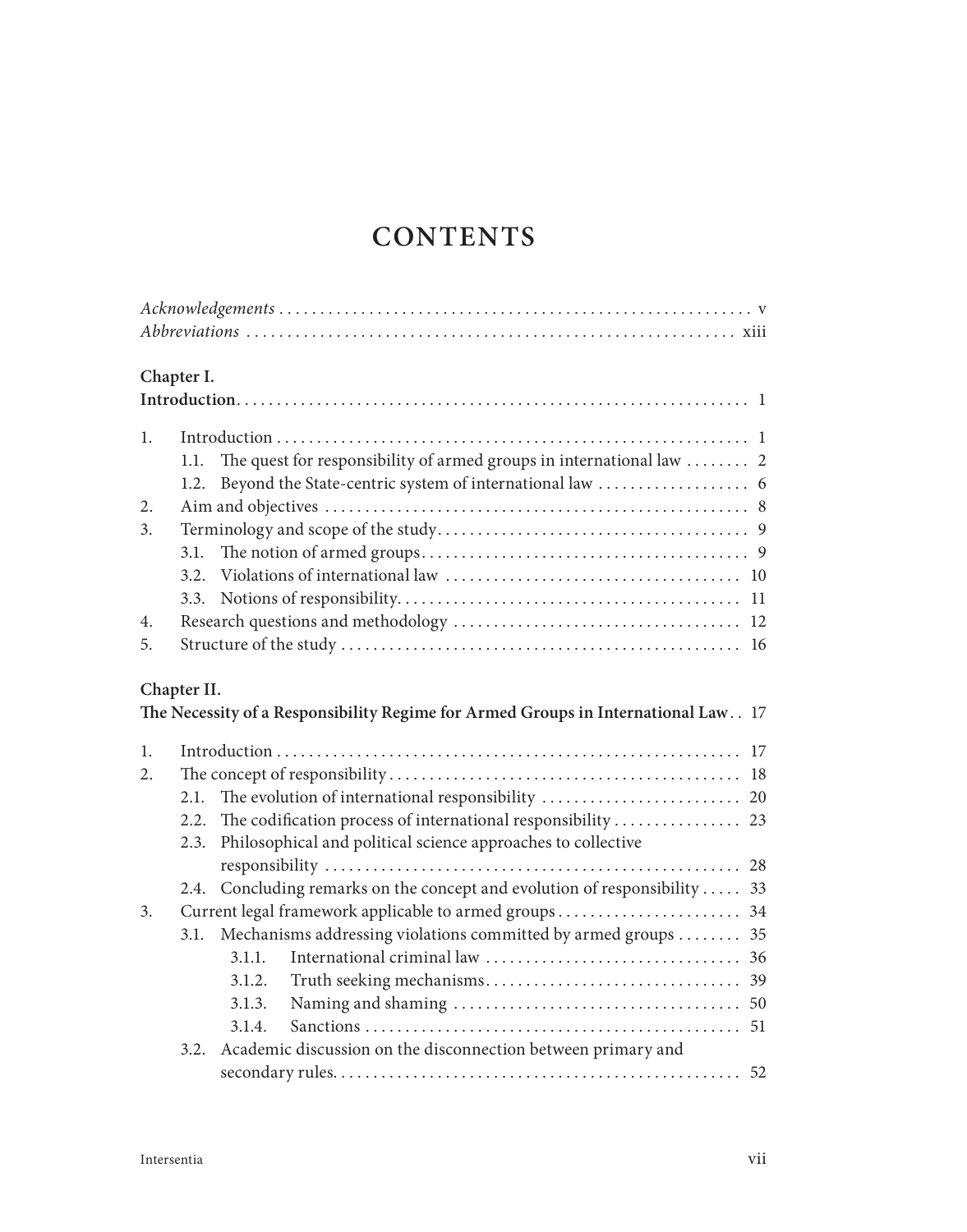Towards a Regime of Responsibility of Armed Groups in International Law

|    |              |                                                                      | 3.3. Concluding remarks on mechanisms addressing armed groups'               |    |  |
|----|--------------|----------------------------------------------------------------------|------------------------------------------------------------------------------|----|--|
|    |              |                                                                      |                                                                              |    |  |
| 4. |              | A responsibility regime for armed groups under international law: an |                                                                              |    |  |
|    |              |                                                                      |                                                                              |    |  |
|    | 4.1.         |                                                                      |                                                                              |    |  |
|    | 4.2.         |                                                                      | Prevention of impunity and the right to reparation of victims of             |    |  |
|    |              |                                                                      |                                                                              |    |  |
|    | 4.3.         |                                                                      |                                                                              |    |  |
|    | 4.4.         |                                                                      | Complementarity between individual criminal responsibility and               |    |  |
|    |              |                                                                      |                                                                              |    |  |
|    | 4.5.         |                                                                      |                                                                              |    |  |
|    | 4.6.         |                                                                      | Concluding remarks on the assessment of a responsibility regime for          |    |  |
|    |              |                                                                      |                                                                              |    |  |
| 5. |              |                                                                      |                                                                              |    |  |
|    |              |                                                                      |                                                                              |    |  |
|    | Chapter III. |                                                                      |                                                                              |    |  |
|    |              |                                                                      | Developing a Responsibility Regime for Armed Groups in International Law  73 |    |  |
| 1. |              |                                                                      |                                                                              |    |  |
| 2. |              |                                                                      | The methodology of the ILC on secondary norms of international               |    |  |
|    |              |                                                                      |                                                                              |    |  |
|    |              |                                                                      | 2.1. Lessons learned from the work of the ILC on international               |    |  |
|    |              |                                                                      |                                                                              |    |  |
| 3. |              |                                                                      | Analogical legal reasoning in relation to secondary norms on international   |    |  |
|    |              |                                                                      |                                                                              |    |  |
|    | 3.1.         |                                                                      | Analogies in international law: conditions, advantages and limitations 81    |    |  |
|    |              |                                                                      | 3.2. Applying analogical legal reasoning to the conduct of armed groups  83  |    |  |
|    |              | 3.2.1.                                                               | Similarities and differences between the proposed cases  84                  |    |  |
|    |              | 3.2.2.                                                               | Assessment: the object and purpose of the rules of                           |    |  |
|    |              |                                                                      |                                                                              |    |  |
|    | 3.3.         |                                                                      | Concluding remarks on the application of analogical legal reasoning          |    |  |
|    |              |                                                                      |                                                                              |    |  |
| 4. |              |                                                                      |                                                                              |    |  |
|    | 4.1.         |                                                                      |                                                                              |    |  |
|    |              |                                                                      | 4.1.1. Uncertainty about the normative value of the practice of              |    |  |
|    |              |                                                                      |                                                                              |    |  |
|    |              | 4.1.2.                                                               | The contribution of the practice of armed groups to                          |    |  |
|    |              |                                                                      |                                                                              | 95 |  |
|    |              | 4.1.3.                                                               | The role of the practice of armed groups as an                               |    |  |
|    |              |                                                                      |                                                                              |    |  |
|    |              | 4.1.4.                                                               | The possible contribution of the practice of armed groups                    |    |  |
|    |              |                                                                      | to secondary norms on international responsibility 101                       |    |  |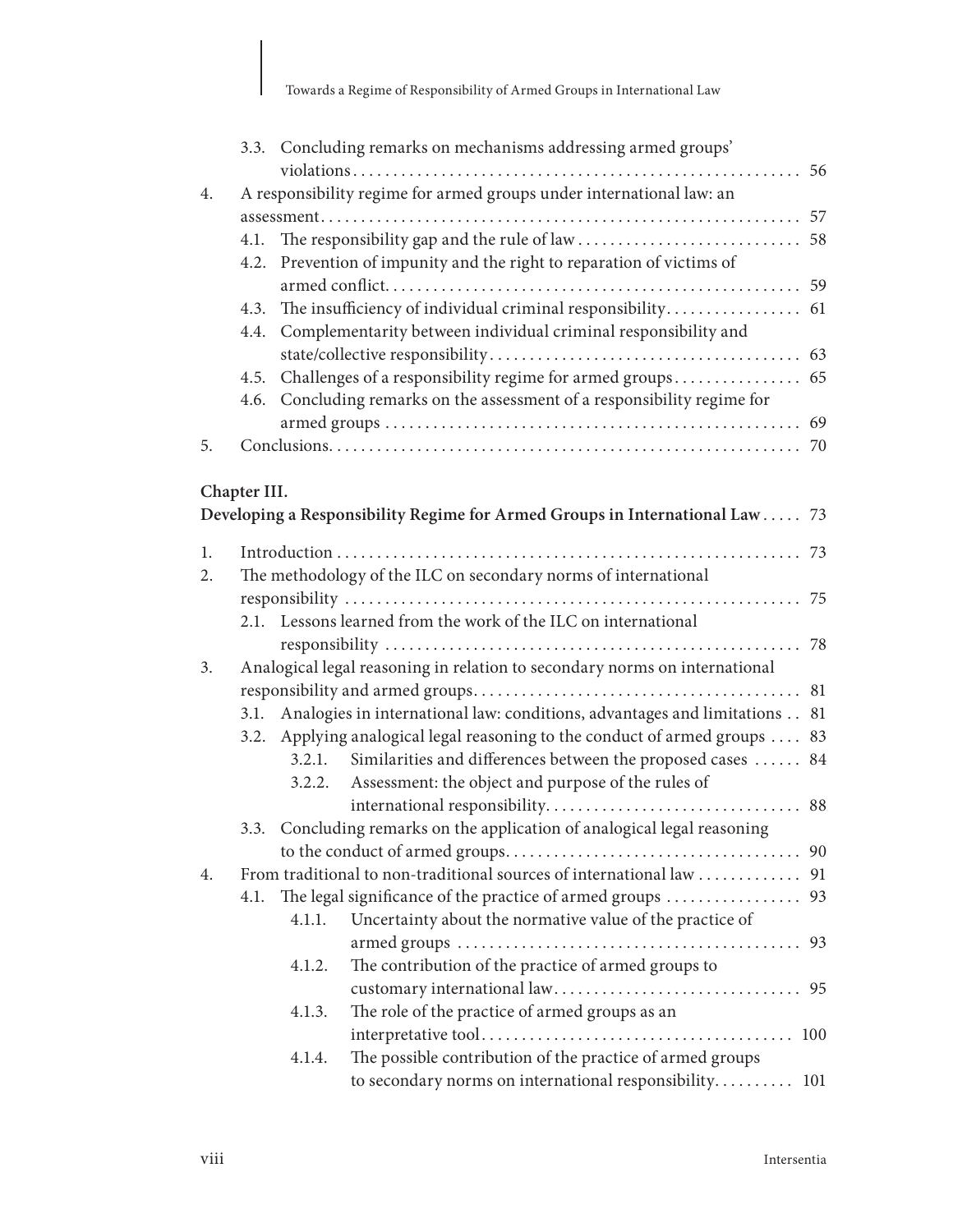#### Contents

|    | 4.2.<br>4.3.<br>4.4.                                |        | The legal significance of non-judicial monitoring mechanisms<br>The role of interpretation in shaping and developing international law<br>Concluding remarks on the legal significance of non-traditional | 102<br>105 |
|----|-----------------------------------------------------|--------|-----------------------------------------------------------------------------------------------------------------------------------------------------------------------------------------------------------|------------|
| 5. |                                                     |        | Finding a suitable methodology regarding the international responsibility                                                                                                                                 | 106        |
|    |                                                     |        |                                                                                                                                                                                                           | 108        |
| 6. |                                                     |        |                                                                                                                                                                                                           | 109        |
|    | Chapter IV.                                         |        |                                                                                                                                                                                                           |            |
|    |                                                     |        |                                                                                                                                                                                                           | 111        |
| 1. |                                                     |        |                                                                                                                                                                                                           | 111        |
| 2. |                                                     |        | Attribution as a key element of international responsibility                                                                                                                                              | 112        |
|    | 2.1.                                                |        |                                                                                                                                                                                                           | 114        |
|    | 2.2.                                                |        | Rules of attribution for international organisations                                                                                                                                                      | 117        |
|    | 2.3.                                                |        | Towards the identification of core principles of attribution for                                                                                                                                          |            |
|    |                                                     |        |                                                                                                                                                                                                           |            |
| 3. |                                                     |        | Adjusting the core principles of attribution to the conduct of armed groups                                                                                                                               | 122        |
|    | 3.1.                                                |        | The issue of structural disparity of armed groups                                                                                                                                                         | 122        |
|    |                                                     | 3.1.1. |                                                                                                                                                                                                           | 123        |
|    |                                                     | 3.1.2. | Centralised and decentralised groups                                                                                                                                                                      | 124        |
|    |                                                     | 3.1.3. | Changes of structure over the course of time                                                                                                                                                              | 131        |
|    | 3.2.                                                |        | Concluding remarks on the adjustment of principles of attribution to                                                                                                                                      |            |
|    |                                                     |        |                                                                                                                                                                                                           | 132        |
| 4. | Application of rules of attribution to armed groups |        |                                                                                                                                                                                                           | 133        |
|    | 4.1.                                                |        | Conduct of organs and/or agents of the armed group                                                                                                                                                        | 133        |
|    |                                                     | 4.1.1. | Do armed groups have organs and/or agents?                                                                                                                                                                | 134        |
|    |                                                     | 4.1.2. | Is the notion of membership of armed groups relevant for                                                                                                                                                  |            |
|    |                                                     |        |                                                                                                                                                                                                           | 139        |
|    |                                                     | 4.1.3. | Concluding remarks: agency based on a functional approach.                                                                                                                                                | 141        |
|    | 4.2.                                                |        | Conduct directed and controlled by an armed group                                                                                                                                                         | 143        |
|    |                                                     | 4.2.1. |                                                                                                                                                                                                           | 145        |
|    |                                                     | 4.2.2. | Conduct of factions and other entities associated with                                                                                                                                                    |            |
|    |                                                     |        |                                                                                                                                                                                                           | 146<br>148 |
|    |                                                     | 4.2.3. | Concluding remarks: agency based on direction and control. .                                                                                                                                              |            |
|    | 4.3.                                                |        | Acknowledgement of the conduct by the armed group                                                                                                                                                         | 149        |
|    |                                                     | 4.3.1. | Examples from the practice of armed groups                                                                                                                                                                | 149        |
|    |                                                     | 4.3.2. | Conditions for the validity of the acknowledgement                                                                                                                                                        | 152        |
|    | 4.4.                                                |        | Key implications for the process of attribution of conduct 153                                                                                                                                            |            |
| 5. |                                                     |        |                                                                                                                                                                                                           |            |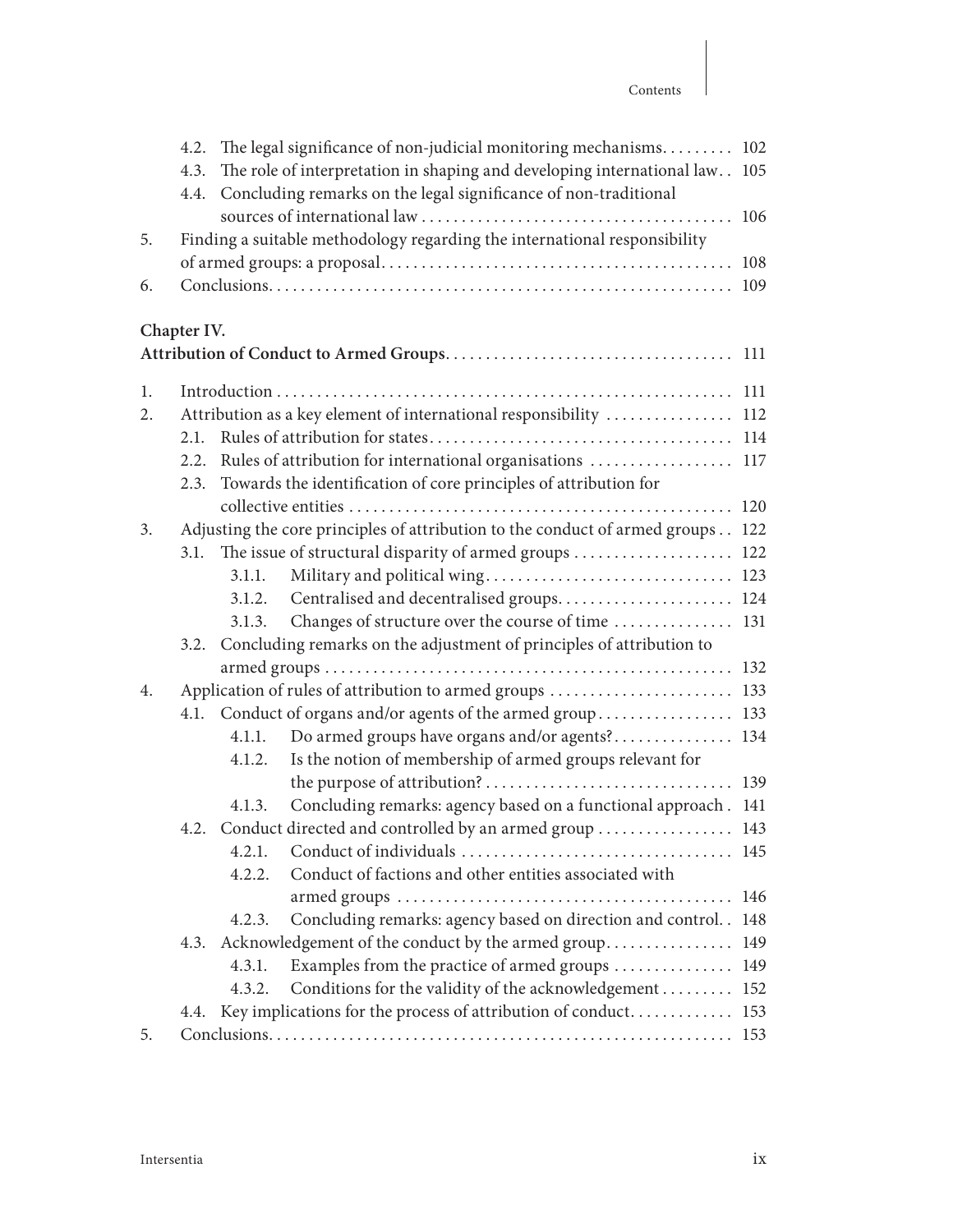### **Chapter V.**

|                |      |        | The Obligation to Provide Reparations by Armed Groups  157                                                                                                                                                                  |     |
|----------------|------|--------|-----------------------------------------------------------------------------------------------------------------------------------------------------------------------------------------------------------------------------|-----|
| 1.<br>2.<br>3. |      |        | The notion and function of reparations in international law  159<br>Current legal framework of reparations for violations committed in armed                                                                                |     |
|                |      |        |                                                                                                                                                                                                                             | 161 |
|                | 3.1. | 3.1.1. | UN Basic Principles and Guidelines on the right to a<br>remedy and reparation for victims of gross violations of<br>International Human Rights Law and serious violations of<br>International Humanitarian Law (UNBPG)  165 | 162 |
|                |      | 3.1.2. | The ILA Committee on the issue of Reparations for Victims                                                                                                                                                                   |     |
|                |      | 3.1.3. | The Nairobi declaration on Women's and Girls' Right to a                                                                                                                                                                    | 169 |
|                |      | 3.1.4. | UN Commissions of Inquiry and other monitoring                                                                                                                                                                              |     |
|                |      |        |                                                                                                                                                                                                                             | 170 |
|                |      | 3.1.5. | 2018 Report on Armed Non-State Actors by the UN Special                                                                                                                                                                     |     |
|                |      |        | Rapporteur on extrajudicial, summary or arbitrary killings                                                                                                                                                                  | 171 |
|                | 3.2. |        |                                                                                                                                                                                                                             | 173 |
|                | 3.3. |        |                                                                                                                                                                                                                             |     |
|                | 3.4. |        |                                                                                                                                                                                                                             |     |
|                | 3.5. |        | Concluding remarks on the framework of reparations for violations                                                                                                                                                           |     |
|                |      |        |                                                                                                                                                                                                                             |     |
| 4.             |      |        | The practice of armed groups regarding reparations 182                                                                                                                                                                      |     |
|                | 4.1. |        | Peace agreements between armed groups and states 183                                                                                                                                                                        |     |
|                |      |        |                                                                                                                                                                                                                             |     |
|                |      |        |                                                                                                                                                                                                                             |     |
|                |      |        |                                                                                                                                                                                                                             |     |
|                |      |        |                                                                                                                                                                                                                             |     |
|                |      |        |                                                                                                                                                                                                                             |     |
|                | 4.2. |        | Unilateral declarations by armed groups and symbolic reparations 187                                                                                                                                                        |     |
|                | 4.3. |        | Codes of conduct and internal rulings of armed groups 189                                                                                                                                                                   |     |
|                | 4.4. |        |                                                                                                                                                                                                                             |     |
|                | 4.5. |        | Challenges and limiting factors relating to reparations provided by                                                                                                                                                         |     |
|                |      |        |                                                                                                                                                                                                                             |     |
|                | 4.6. |        | Concluding remarks on the practice of armed groups regarding                                                                                                                                                                |     |
|                |      |        | .                                                                                                                                                                                                                           | 194 |
| 5.             |      |        | Proposals for the progressive development of international law regarding                                                                                                                                                    |     |
|                |      |        |                                                                                                                                                                                                                             | 195 |
|                | 5.1. |        | The obligation to provide reparation by armed groups and its legal basis 196                                                                                                                                                |     |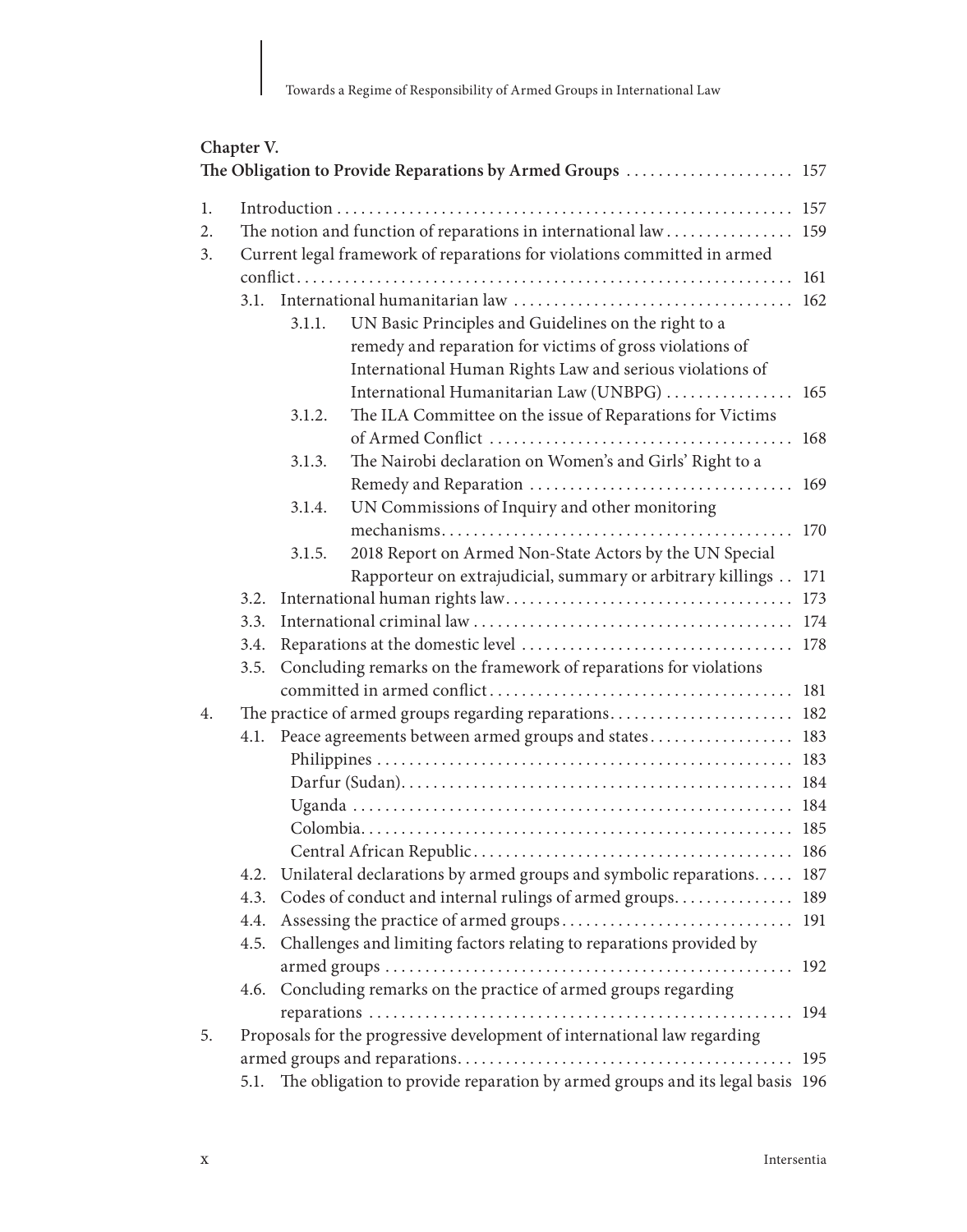|    |             | 5.2. Broad interpretation of the notion of reparation and possible forms |  |
|----|-------------|--------------------------------------------------------------------------|--|
|    |             |                                                                          |  |
|    |             | 5.2.1.                                                                   |  |
|    |             | Restoration: restitution, compensation and rehabilitation  201<br>5.2.2. |  |
|    |             | 5.2.3.                                                                   |  |
|    | 5.3         |                                                                          |  |
| 6. |             |                                                                          |  |
|    | Chapter VI. |                                                                          |  |
|    |             |                                                                          |  |
|    |             |                                                                          |  |
| 1. |             |                                                                          |  |
| 2. |             | Towards a less state-centric system of international law 206             |  |
| 3. |             | The necessity of a responsibility framework for armed groups under       |  |
|    |             |                                                                          |  |
| 4. |             | Identifying a suitable methodology to the study of the international     |  |
|    |             |                                                                          |  |
| 5. |             | The attribution of conduct to armed groups as an essential element of    |  |
|    |             |                                                                          |  |
| 6. |             | The legal consequences of responsibility: the obligation to provide      |  |
|    |             |                                                                          |  |
| 7. |             | Progressive development of international law and armed groups 216        |  |
| 8. |             |                                                                          |  |
| 9. |             |                                                                          |  |
|    |             |                                                                          |  |
|    |             |                                                                          |  |
|    |             |                                                                          |  |
|    |             |                                                                          |  |
|    |             |                                                                          |  |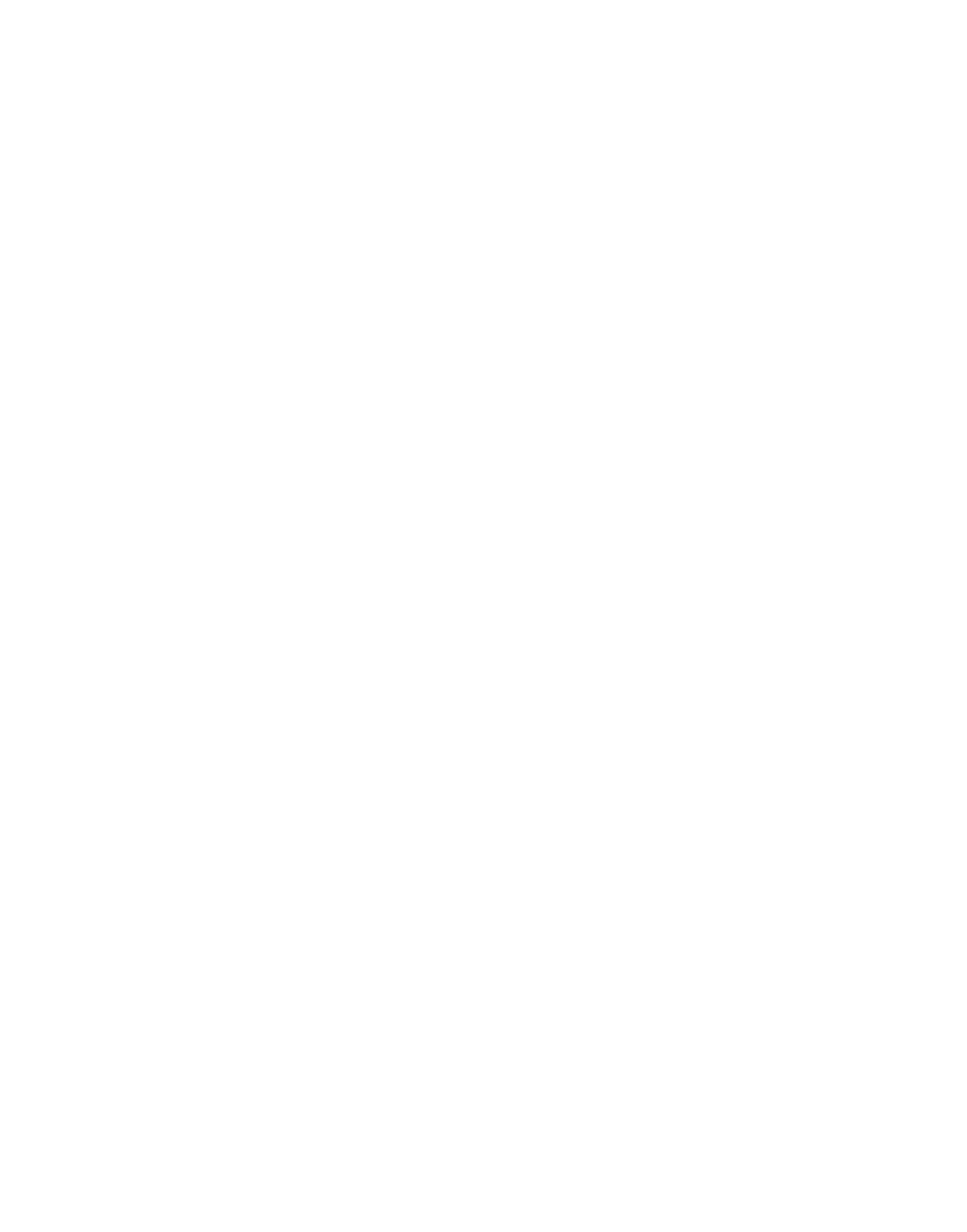# **ABBREVIATIONS**

| ACHPR        | African Charter on Human and Peoples Rights                       |
|--------------|-------------------------------------------------------------------|
| <b>ACHR</b>  | American Convention on Human Rights                               |
| <b>AFRC</b>  | Armed Forces Revolutionary Council (Sierra Leone)                 |
| <b>ANSAs</b> | Armed Non-State Actors                                            |
| AOGs         | <b>Armed Opposition Groups</b>                                    |
| ARIO         | Articles on the Responsibility of International Organizations     |
| <b>ASR</b>   | Articles on State Responsibility                                  |
| <b>ATCA</b>  | Alien Tort Claim Act                                              |
| <b>CDF</b>   | Civil Defense Forces (Sierra Leone)                               |
| <b>CMAs</b>  | Civil/Military Administrators                                     |
| <b>DDR</b>   | Disarmament, Demobilization and Reintegration                     |
| <b>ECHR</b>  | European Convention on Human Rights                               |
| <b>ELN</b>   | Ejército de Liberación Nacional (Colombia)                        |
| <b>EMC</b>   | Estado Mayor Central                                              |
| FARC-EP      | Fuerzas Armadas Revolucionarias de Colombia - Ejército del Pueblo |
| <b>FIS</b>   | Front Islamique du Salut (Algeria)                                |
| <b>FMLN</b>  | Frente Farabundo Martí para la Liberación Nacional (El Salvador)  |
| <b>FSA</b>   | Free Syrian Army                                                  |
| <b>GAM</b>   | Free Aceh Movement (Indonesia)                                    |
| <b>GMC</b>   | General Military Council                                          |
| ICC          | <b>International Criminal Court</b>                               |
| <b>ICCPR</b> | International Covenant on Civil and Political Rights              |
| ICJ          | International Court of Justice                                    |
| ICL          | International Criminal Law                                        |
| <b>ICRC</b>  | International Committee of the Red Cross                          |
| <b>ICTR</b>  | International Criminal Tribunal for Rwanda                        |
| <b>ICTY</b>  | International Criminal Court for the Former Yugoslavia            |
| <b>IHL</b>   | International Humanitarian Law                                    |
| IHRL         | International Human Rights Law                                    |
| <b>ILA</b>   | <b>International Law Association</b>                              |
| <b>ILC</b>   | <b>International Law Commission</b>                               |
| <b>IRA</b>   | Irish Republican Army                                             |
| JCE          | Joint Criminal Enterprise                                         |
| <b>KLA</b>   | Kosovan Liberation Army                                           |
| LR A         | Lord's Resistance Army                                            |